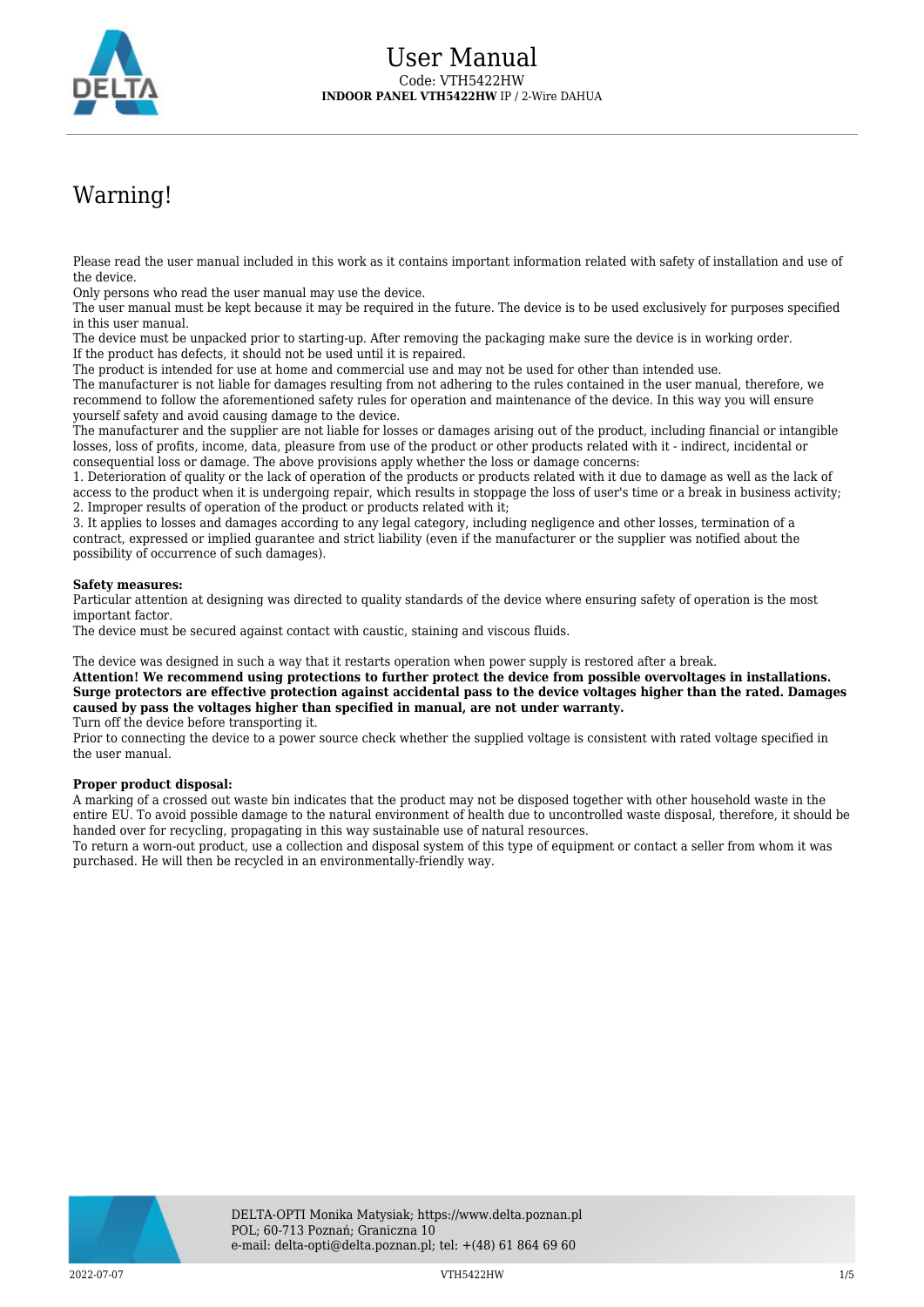

### User Manual Code: VTH5422HW **INDOOR PANEL VTH5422HW** IP / 2-Wire DAHUA



The VTH5422HW panel has been designed to create a simple and effective system of local communication.

The device works with video doorphones, and other DAHUA panels. It can be also used as simple alarm control panel, or notification module by the support 6 alarm inputs.

**Attention!** When selecting 2-wire devices, check the compatibility list available at the bottom of the page in the "files" section.

It is a hybrid module - it can work in a 2-Wire installation or as a standard IP video doorphone.

| Compatibility:    | <b>DAHUA</b>                                                                                                                                                                                                                                                                                                                                                                                                                                                                                                                     |
|-------------------|----------------------------------------------------------------------------------------------------------------------------------------------------------------------------------------------------------------------------------------------------------------------------------------------------------------------------------------------------------------------------------------------------------------------------------------------------------------------------------------------------------------------------------|
| Shield:           | 7 " capacitive touch screen                                                                                                                                                                                                                                                                                                                                                                                                                                                                                                      |
| Resolution:       | $1024 \times 600$                                                                                                                                                                                                                                                                                                                                                                                                                                                                                                                |
| Internal memory:  |                                                                                                                                                                                                                                                                                                                                                                                                                                                                                                                                  |
| Memory card slot: | Micro SD memory cards up to 64GB support (possible local recording)                                                                                                                                                                                                                                                                                                                                                                                                                                                              |
| Main features:    | · Microphone built-in,<br>· Speakers built-in,<br>• Bidirectional communication.<br>· Smooth adjustment of monitor parameters: image brightness, ring tone volume and<br>conversation volume.<br>. The ability to automatically take and save photos if you do not answer to the bell<br>button.<br>• The ability to record a short video message in the absence of a response to the bell<br>button.<br>• IP Dahua cameras support,<br>• RS-485 interface.<br>. The ability of direct communication between two or more panels, |
| Controlling:      | capacitive touch screen                                                                                                                                                                                                                                                                                                                                                                                                                                                                                                          |
| Alarm inputs:     | $6(1 - as a bell)$                                                                                                                                                                                                                                                                                                                                                                                                                                                                                                               |
| Alarm outputs:    | $\mathbf{1}$                                                                                                                                                                                                                                                                                                                                                                                                                                                                                                                     |
| Power supply:     | $\cdot$ PoE (802.3af),<br>• 2-Wire IP interface                                                                                                                                                                                                                                                                                                                                                                                                                                                                                  |



DELTA-OPTI Monika Matysiak; https://www.delta.poznan.pl POL; 60-713 Poznań; Graniczna 10 e-mail: delta-opti@delta.poznan.pl; tel: +(48) 61 864 69 60

2022-07-07 VTH5422HW 2/5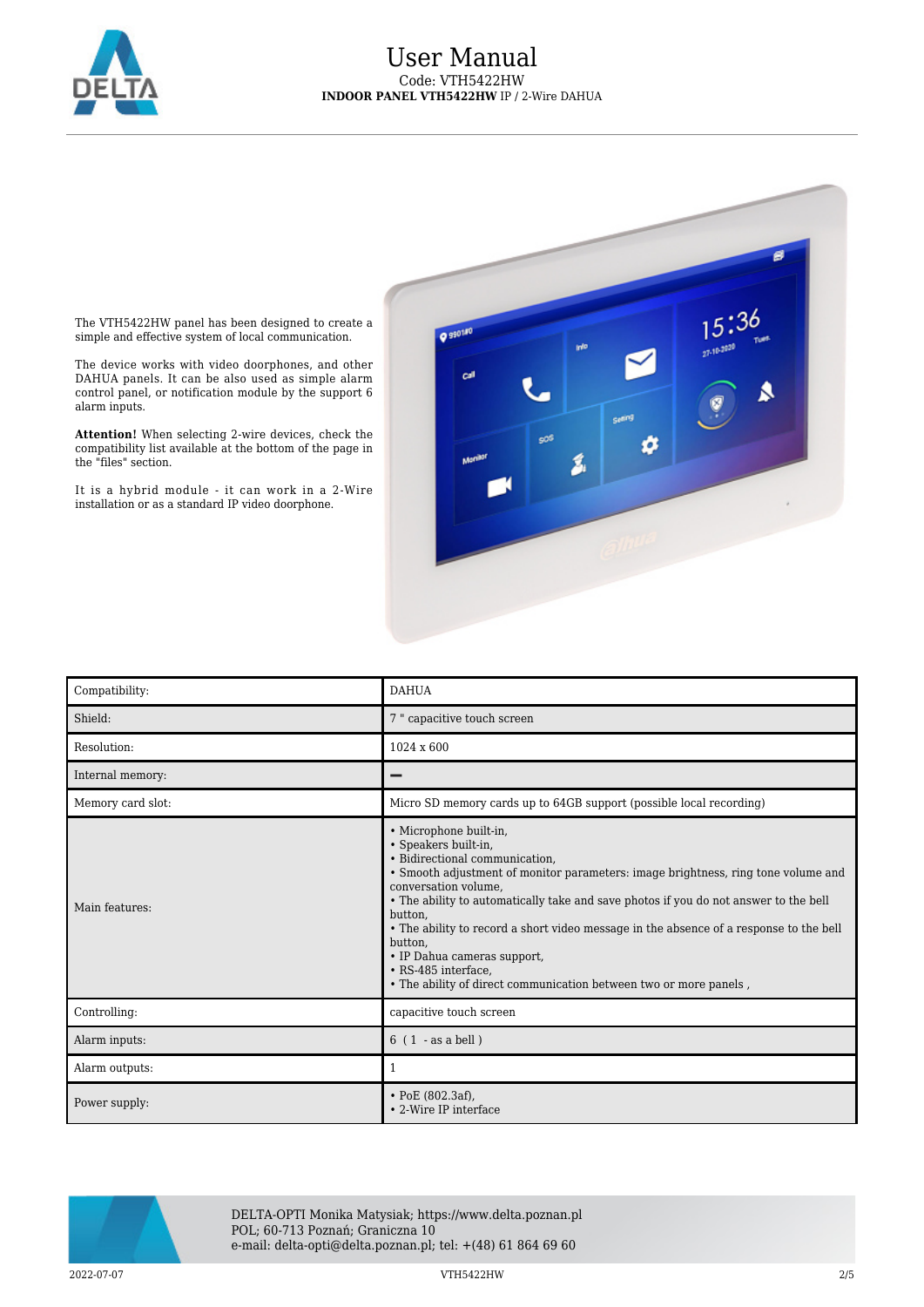

## User Manual Code: VTH5422HW **INDOOR PANEL VTH5422HW** IP / 2-Wire DAHUA

| Power consumption:    | $\leq$ 6 W (operation)<br>$\leq$ 2 W (standby) |
|-----------------------|------------------------------------------------|
| Operation temp:       | $-10 °C  55 °C$                                |
| Color:                | White                                          |
| Weight:               | $0.36$ kg                                      |
| Dimensions:           | 189 x 130 x 26 mm                              |
| Supported languages:  | Polish, English                                |
| Manufacturer / Brand: | <b>DAHUA</b>                                   |
| Guarantee:            | 3 years                                        |

#### Front view:



Rear view:



2022-07-07 VTH5422HW 3/5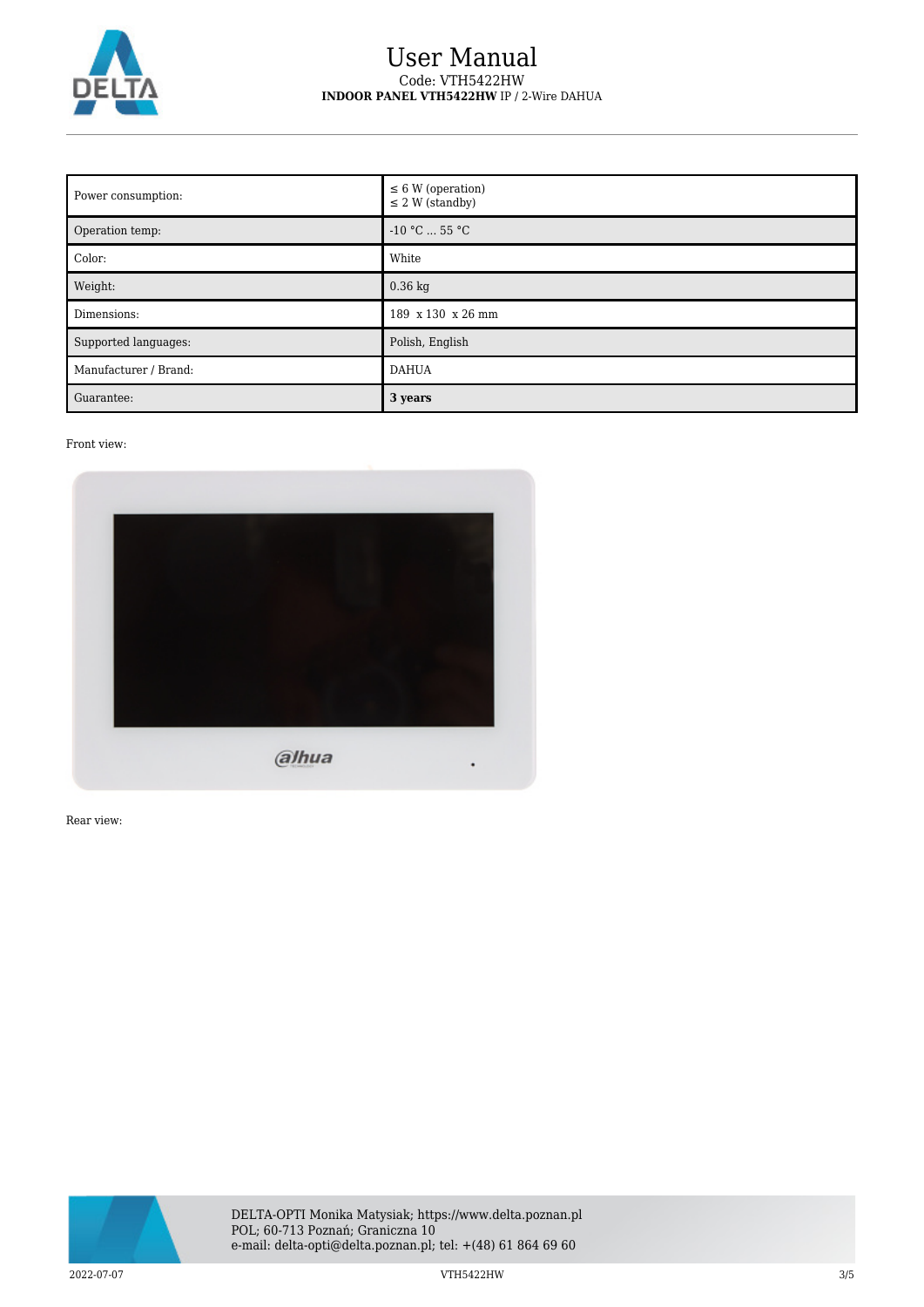

## User Manual Code: VTH5422HW **INDOOR PANEL VTH5422HW** IP / 2-Wire DAHUA





### Bottom view:



DELTA-OPTI Monika Matysiak; https://www.delta.poznan.pl POL; 60-713 Poznań; Graniczna 10 e-mail: delta-opti@delta.poznan.pl; tel: +(48) 61 864 69 60

2022-07-07 VTH5422HW 4/5